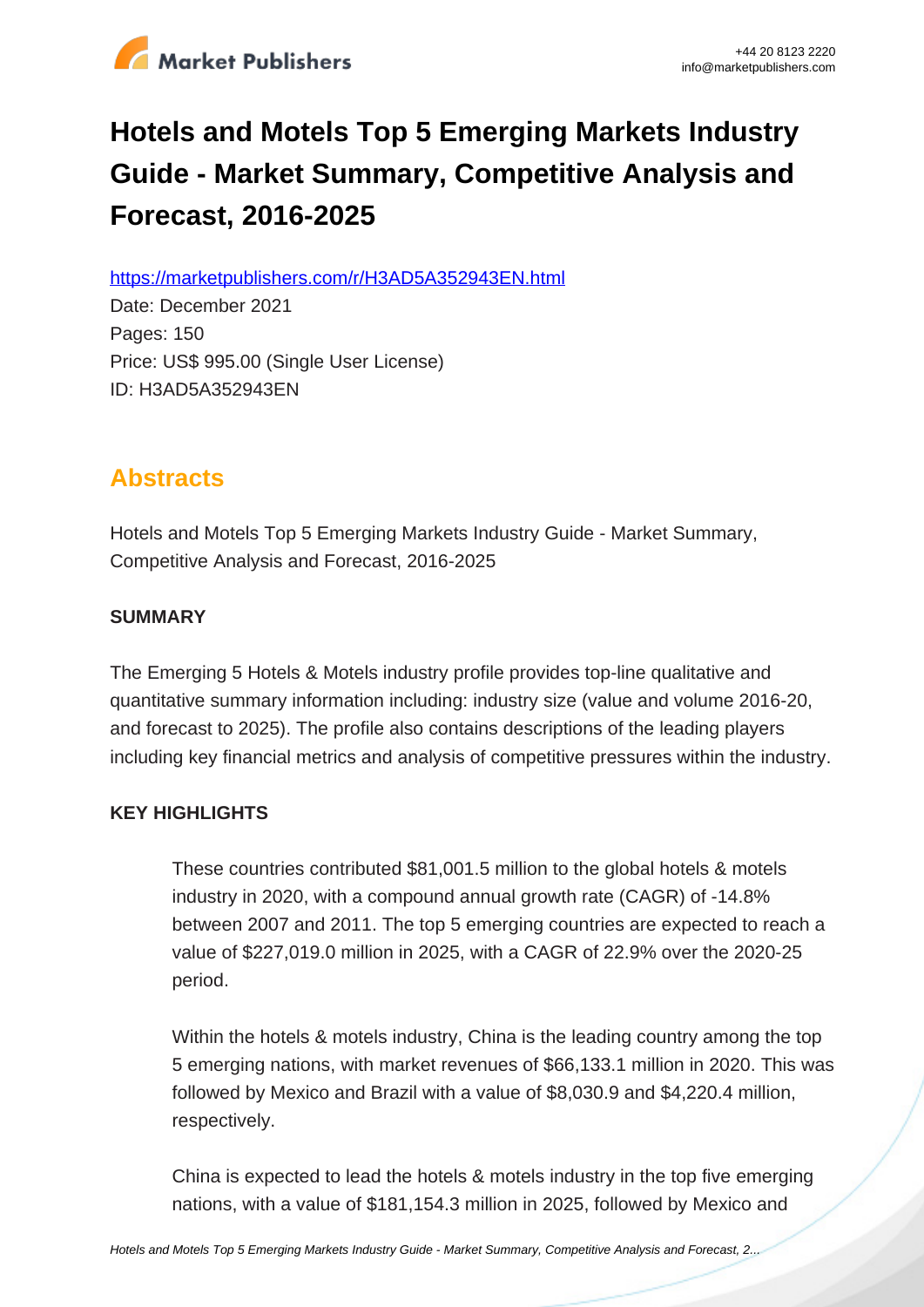

Brazil with expected values of \$23,983.3 and \$12,474.1 million, respectively.

#### **SCOPE**

Save time carrying out entry-level research by identifying the size, growth, major segments, and leading players in the emerging five hotels & motels industry

Use the Five Forces analysis to determine the competitive intensity and therefore attractiveness of the emerging five hotels & motels industry

Leading company profiles reveal details of key hotels & motels industry players' emerging five operations and financial performance

Add weight to presentations and pitches by understanding the future growth prospects of the emerging five hotels & motels industry with five year forecasts by both value and volume

Compares data from Brazil, China, India, Mexico and South Africa, alongside individual chapters on each country

#### **REASONS TO BUY**

What was the size of the emerging five hotels & motels industry by value in 2020?

What will be the size of the emerging five hotels & motels industry in 2025?

What factors are affecting the strength of competition in the emerging five hotels & motels industry?

How has the industry performed over the last five years?

What are the main segments that make up the emerging five hotels & motels industry?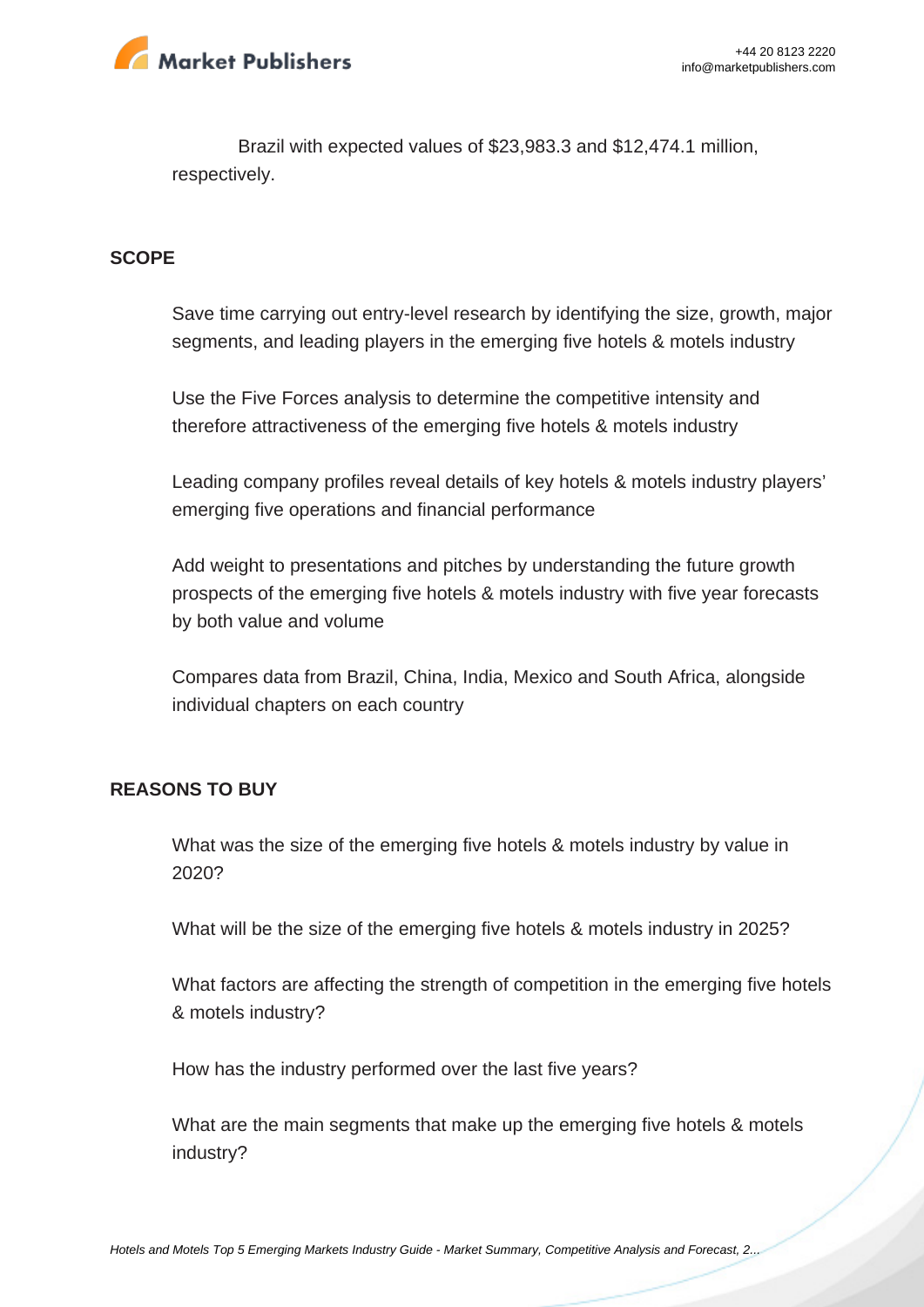

# **Contents**

# **1 INTRODUCTION**

- 1.1. What is this report about?
- 1.2. Who is the target reader?
- 1.3. How to use this report
- 1.4. Definitions

# **2 TOP 5 EMERGING COUNTRIES HOTELS & MOTELS**

2.1. Industry Outlook

# **3 HOTELS & MOTELS IN SOUTH AFRICA**

- 3.1. Market Overview
- 3.2. Market Data
- 3.3. Market Segmentation
- 3.4. Market outlook
- 3.5. Five forces analysis
- 3.6. Macroeconomic Indicators

# **4 HOTELS & MOTELS IN BRAZIL**

- 4.1. Market Overview
- 4.2. Market Data
- 4.3. Market Segmentation
- 4.4. Market outlook
- 4.5. Five forces analysis
- 4.6. Macroeconomic Indicators

# **5 HOTELS & MOTELS IN CHINA**

- 5.1. Market Overview
- 5.2. Market Data
- 5.3. Market Segmentation
- 5.4. Market outlook
- 5.5. Five forces analysis
- 5.6. Macroeconomic Indicators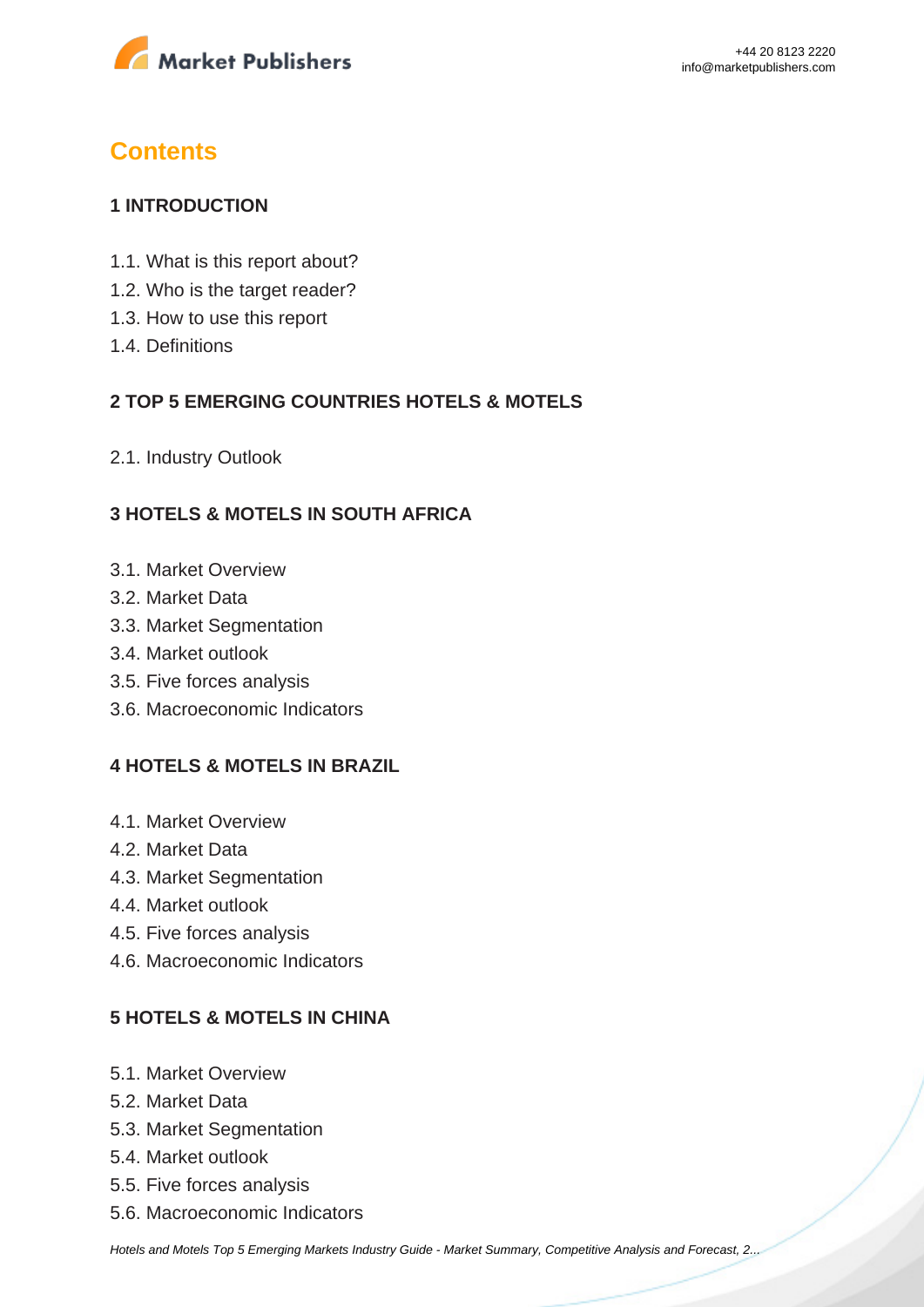

#### **6 HOTELS & MOTELS IN INDIA**

- 6.1. Market Overview
- 6.2. Market Data
- 6.3. Market Segmentation
- 6.4. Market outlook
- 6.5. Five forces analysis
- 6.6. Macroeconomic Indicators

# **7 HOTELS & MOTELS IN MEXICO**

- 7.1. Market Overview
- 7.2. Market Data
- 7.3. Market Segmentation
- 7.4. Market outlook
- 7.5. Five forces analysis
- 7.6. Macroeconomic Indicators

# **8 COMPANY PROFILES**

- 8.1. Marriott International Inc
- 8.2. City Lodge Hotels Ltd
- 8.3. InterContinental Hotels Group Plc
- 8.4. Hotel Nacional Inn
- 8.5. Wyndham Hotels and Resorts LLC
- 8.6. Shanghai Jin Jiang Capital Co Ltd
- 8.7. Huazhu Group Ltd
- 8.8. BTG Hotels Group Co Ltd
- 8.9. GreenTree Hospitality Group Ltd
- 8.10. The Indian Hotels Company Ltd
- 8.11. Sarovar Hotels Pvt Ltd
- 8.12. Accor SA
- 8.13. Grupo Posadas SAB de CV
- 8.14. Choice Hotels International Inc
- 8.15. Barcelo Hotels and Resorts

# **9 APPENDIX**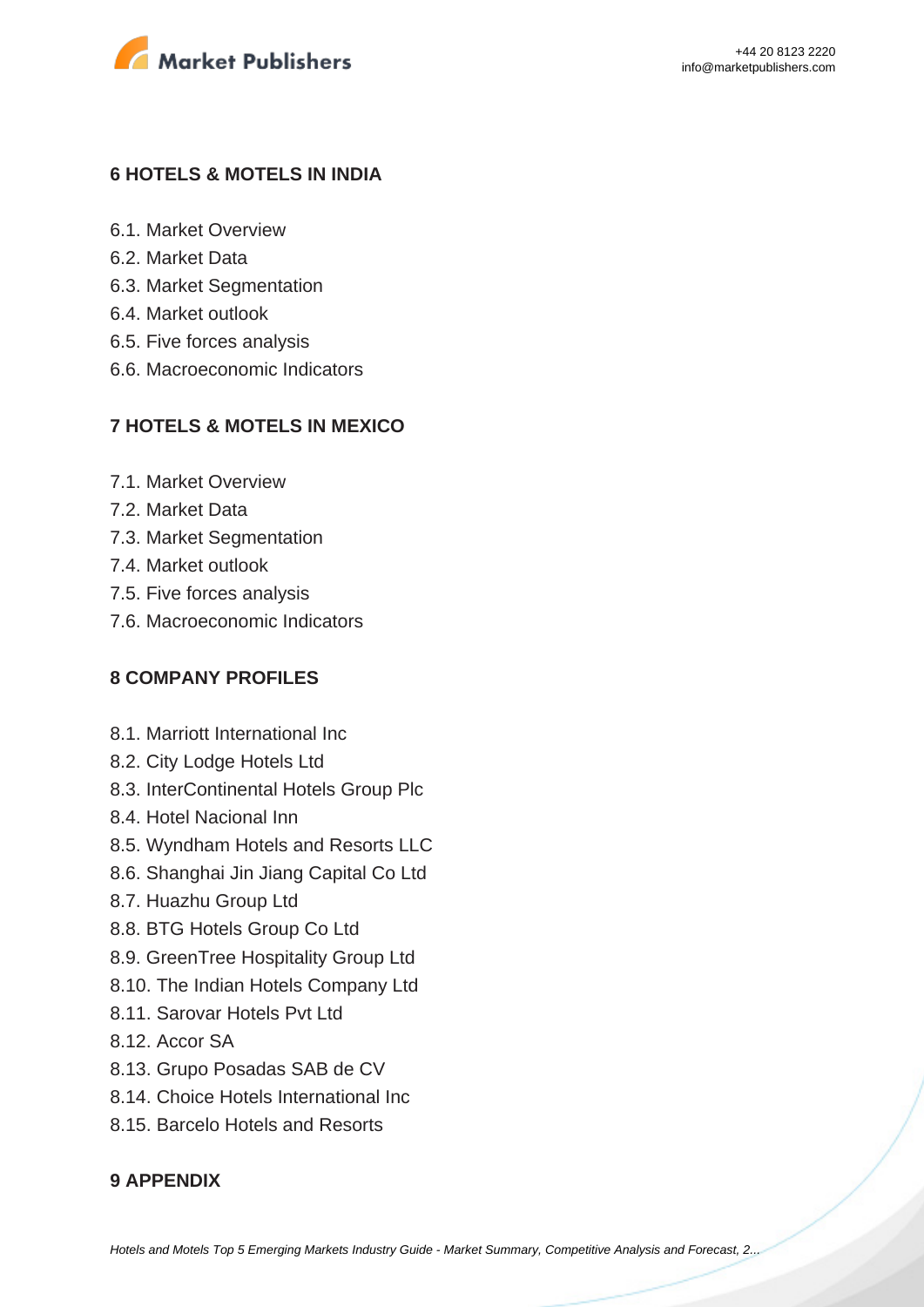

+44 20 8123 2220 info@marketpublishers.com

9.1. Methodology

9.2. About MarketLine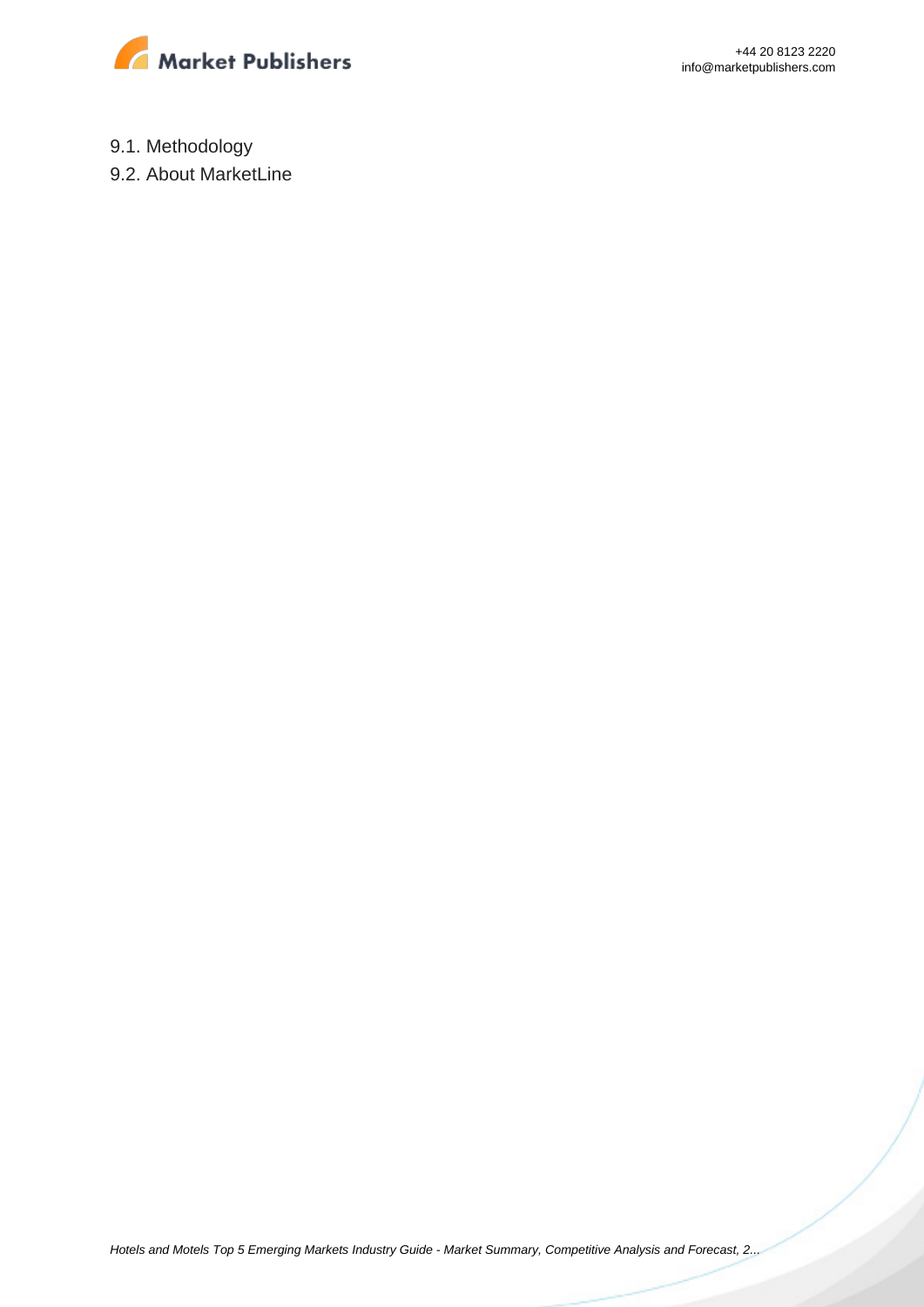

# **List Of Tables**

# **LIST OF TABLES**

Table 1: Top 5 emerging countries hotels & motels industry, revenue (\$m), 2016-25 Table 2: Top 5 emerging countries hotels & motels industry, revenue (\$m), 2016-20 Table 3: Top 5 emerging countries hotels & motels industry forecast, revenue (\$m), 2020-25 Table 4: South Africa hotels & motels industry value: \$ million, 2016-20 Table 5: South Africa hotels & motels industry volume: number of establishments, 2016-20 Table 6: South Africa hotels & motels industry category segmentation: \$ million, 2020 Table 7: South Africa hotels & motels industry geography segmentation: \$ million, 2020 Table 8: South Africa hotels & motels industry value forecast: \$ million, 2020-25 Table 9: South Africa hotels & motels industry volume forecast: number of establishments, 2020-25 Table 10: South Africa size of population (million), 2016-20 Table 11: South Africa gdp (constant 2005 prices, \$ billion), 2016-20 Table 12: South Africa gdp (current prices, \$ billion), 2016-20 Table 13: South Africa inflation, 2016-20 Table 14: South Africa consumer price index (absolute), 2016-20 Table 15: South Africa exchange rate, 2016-20 Table 16: Brazil hotels & motels industry value: \$ million, 2016-20 Table 17: Brazil hotels & motels industry volume: number of establishments, 2016-20 Table 18: Brazil hotels & motels industry category segmentation: \$ million, 2020 Table 19: Brazil hotels & motels industry geography segmentation: \$ million, 2020 Table 20: Brazil hotels & motels industry value forecast: \$ million, 2020-25 Table 21: Brazil hotels & motels industry volume forecast: number of establishments, 2020-25 Table 22: Brazil size of population (million), 2016-20 Table 23: Brazil gdp (constant 2005 prices, \$ billion), 2016-20 Table 24: Brazil gdp (current prices, \$ billion), 2016-20 Table 25: Brazil inflation, 2016-20 Table 26: Brazil consumer price index (absolute), 2016-20 Table 27: Brazil exchange rate, 2016-20 Table 28: China hotels & motels industry value: \$ billion, 2016-20 Table 29: China hotels & motels industry volume: number of establishments, 2016-20 Table 30: China hotels & motels industry category segmentation: \$ billion, 2020 Table 31: China hotels & motels industry geography segmentation: \$ billion, 2020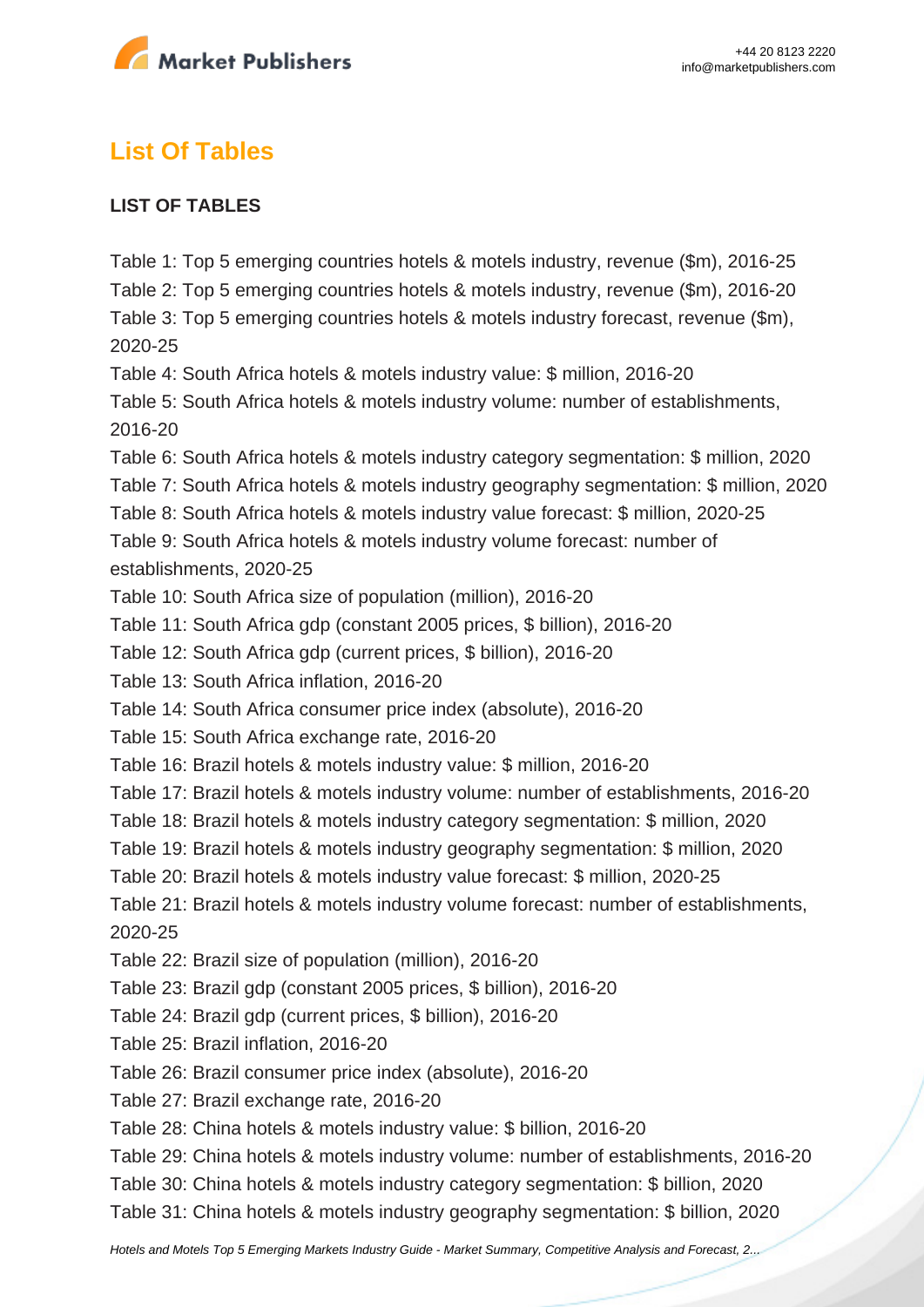

Table 32: China hotels & motels industry value forecast: \$ billion, 2020-25

Table 33: China hotels & motels industry volume forecast: number of establishments, 2020-25

- Table 34: China size of population (million), 2016-20
- Table 35: China gdp (constant 2005 prices, \$ billion), 2016-20
- Table 36: China gdp (current prices, \$ billion), 2016-20
- Table 37: China inflation, 2016-20
- Table 38: China consumer price index (absolute), 2016-20
- Table 39: China exchange rate, 2016-20
- Table 40: India hotels & motels industry value: \$ million, 2016-20
- Table 41: India hotels & motels industry volume: number of establishments, 2016-20
- Table 42: India hotels & motels industry category segmentation: \$ million, 2020
- Table 43: India hotels & motels industry geography segmentation: \$ million, 2020
- Table 44: India hotels & motels industry value forecast: \$ million, 2020-25
- Table 45: India hotels & motels industry volume forecast: number of establishments, 2020-25
- Table 46: India size of population (million), 2016-20
- Table 47: India gdp (constant 2005 prices, \$ billion), 2016-20
- Table 48: India gdp (current prices, \$ billion), 2016-20
- Table 49: India inflation, 2016-20
- Table 50: India consumer price index (absolute), 2016-20
- Table 51: India exchange rate, 2016-20
- Table 52: Mexico hotels & motels industry value: \$ million, 2016-20
- Table 53: Mexico hotels & motels industry volume: number of establishments, 2016-20
- Table 54: Mexico hotels & motels industry category segmentation: \$ million, 2020
- Table 55: Mexico hotels & motels industry geography segmentation: \$ million, 2020
- Table 56: Mexico hotels & motels industry value forecast: \$ million, 2020-25
- Table 57: Mexico hotels & motels industry volume forecast: number of establishments, 2020-25
- Table 58: Mexico size of population (million), 2016-20
- Table 59: Mexico gdp (constant 2005 prices, \$ billion), 2016-20
- Table 60: Mexico gdp (current prices, \$ billion), 2016-20
- Table 61: Mexico inflation, 2016-20
- Table 62: Mexico consumer price index (absolute), 2016-20
- Table 63: Mexico exchange rate, 2016-20
- Table 64: Marriott International Inc: key facts
- Table 65: Marriott International Inc: Annual Financial Ratios
- Table 66: Marriott International Inc: Key Employees
- Table 67: Marriott International Inc: Key Employees Continued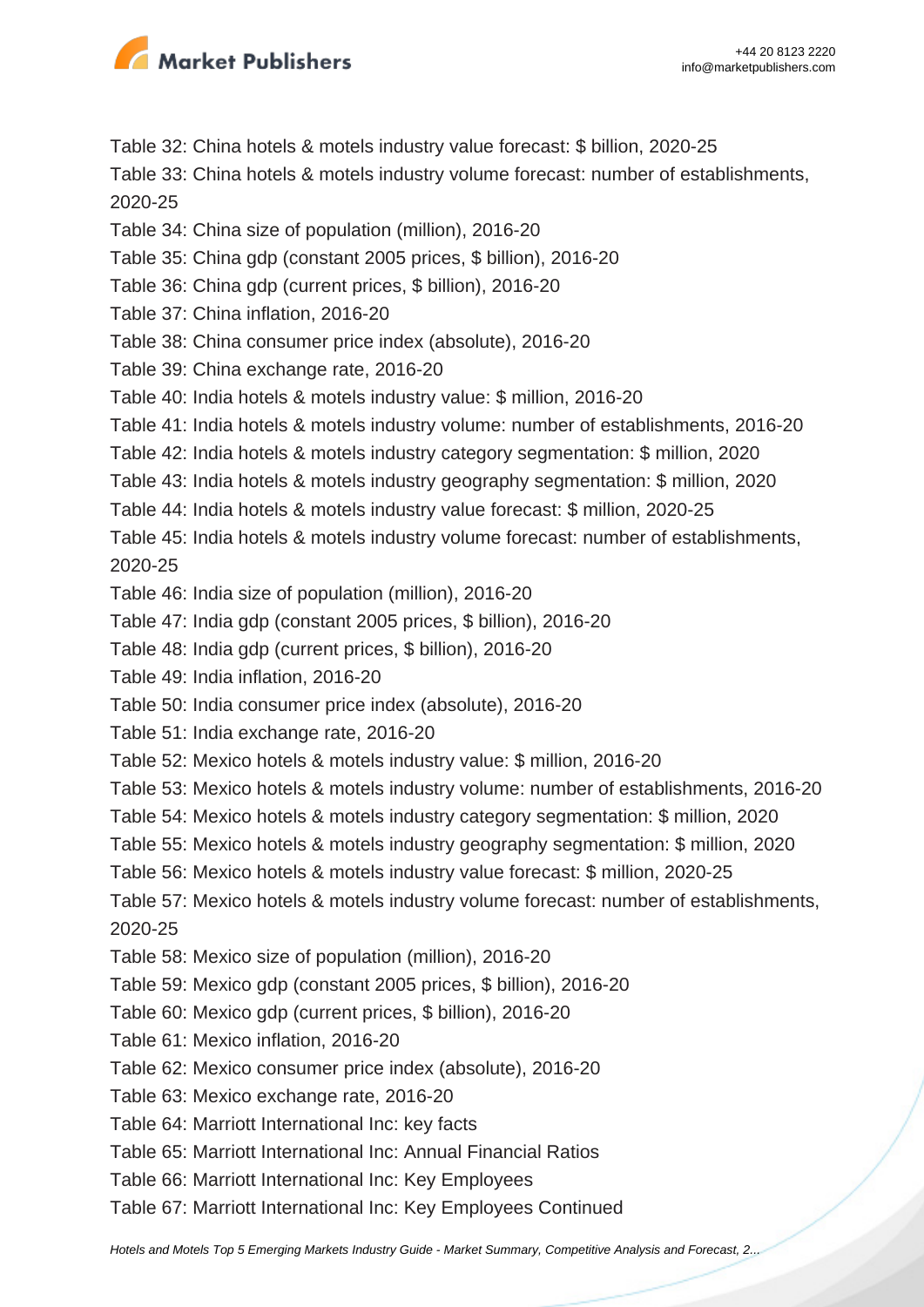

Table 68: Marriott International Inc: Key Employees Continued Table 69: City Lodge Hotels Ltd: key facts Table 70: City Lodge Hotels Ltd: Annual Financial Ratios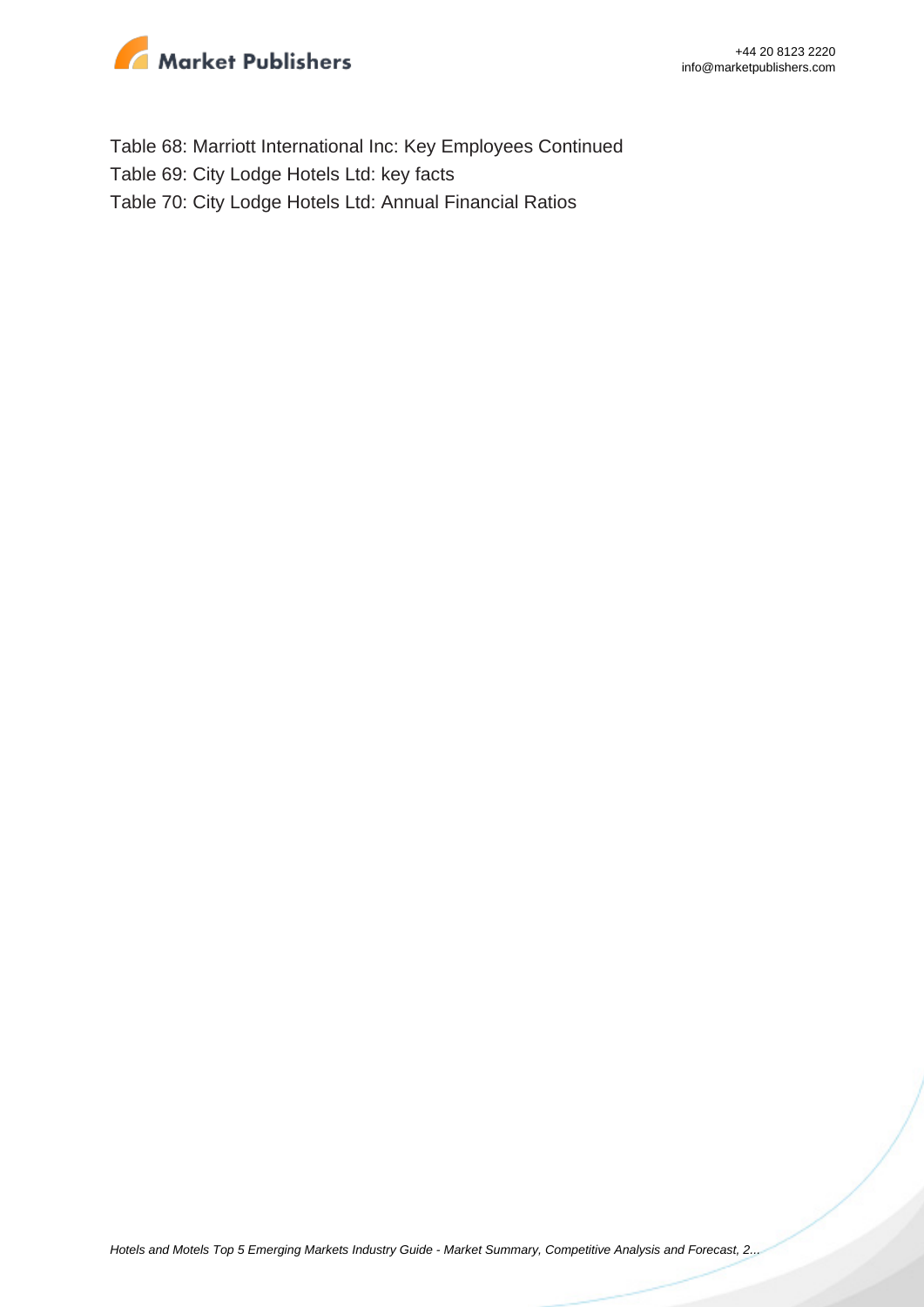

# **List Of Figures**

# **LIST OF FIGURES**

Figure 1: Top 5 emerging countries hotels & motels industry, revenue (\$m), 2016-25 Figure 2: Top 5 emerging countries hotels & motels industry, revenue (\$m), 2016-20 Figure 3: Top 5 emerging countries hotels & motels industry forecast, revenue (\$m), 2020-25 Figure 4: South Africa hotels & motels industry value: \$ million, 2016-20 Figure 5: South Africa hotels & motels industry volume: number of establishments, 2016-20 Figure 6: South Africa hotels & motels industry category segmentation: % share, by value, 2020 Figure 7: South Africa hotels & motels industry geography segmentation: % share, by value, 2020 Figure 8: South Africa hotels & motels industry value forecast: \$ million, 2020-25 Figure 9: South Africa hotels & motels industry volume forecast: number of establishments, 2020-25 Figure 10: Forces driving competition in the hotels & motels industry in South Africa, 2020 Figure 11: Drivers of buyer power in the hotels & motels industry in South Africa, 2020 Figure 12: Drivers of supplier power in the hotels & motels industry in South Africa, 2020 Figure 13: Factors influencing the likelihood of new entrants in the hotels & motels industry in South Africa, 2020 Figure 14: Factors influencing the threat of substitutes in the hotels & motels industry in South Africa, 2020 Figure 15: Drivers of degree of rivalry in the hotels & motels industry in South Africa, 2020 Figure 16: Brazil hotels & motels industry value: \$ million, 2016-20 Figure 17: Brazil hotels & motels industry volume: number of establishments, 2016-20 Figure 18: Brazil hotels & motels industry category segmentation: % share, by value, 2020 Figure 19: Brazil hotels & motels industry geography segmentation: % share, by value, 2020 Figure 20: Brazil hotels & motels industry value forecast: \$ million, 2020-25 Figure 21: Brazil hotels & motels industry volume forecast: number of establishments, 2020-25 Figure 22: Forces driving competition in the hotels & motels industry in Brazil, 2020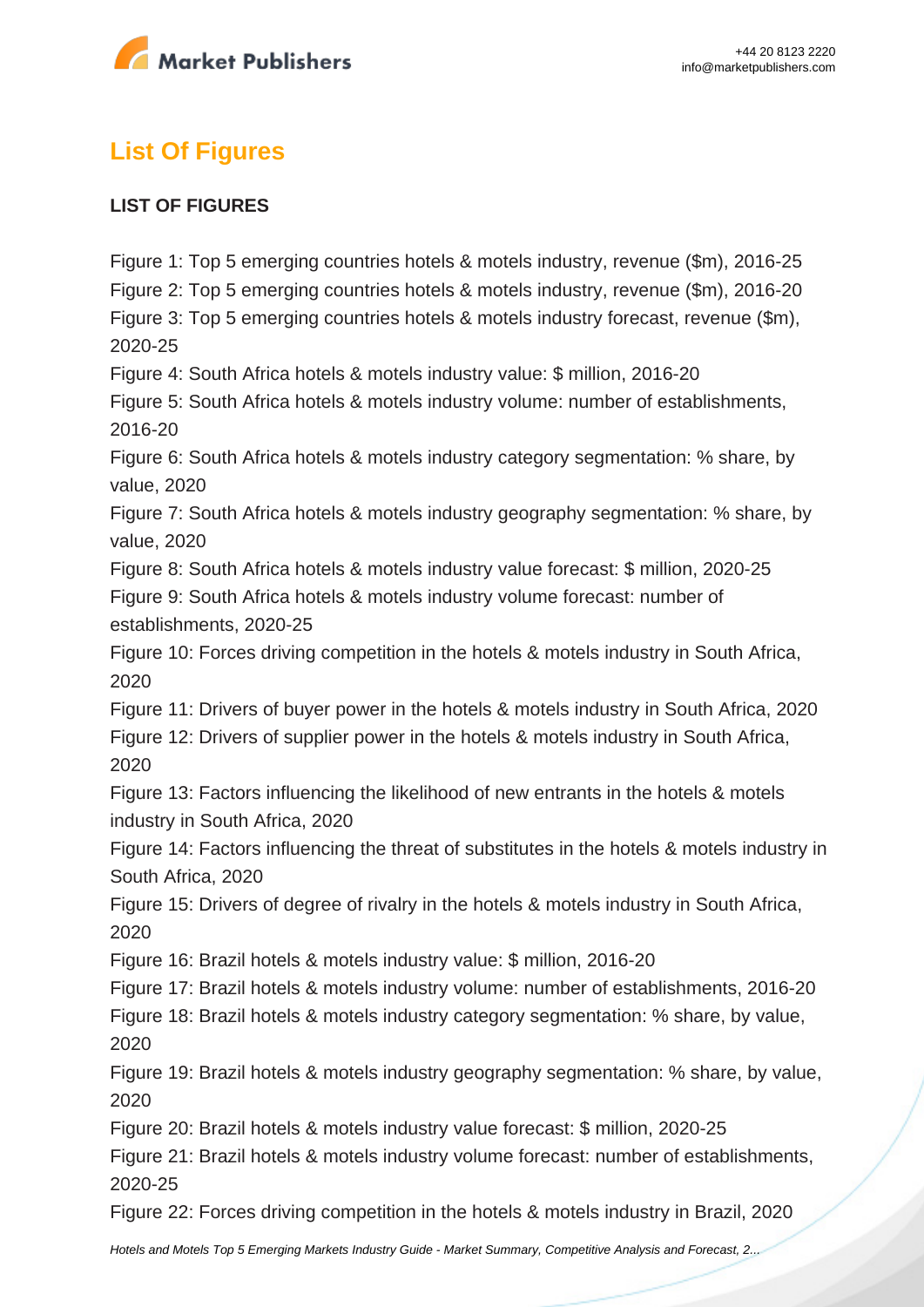

Figure 23: Drivers of buyer power in the hotels & motels industry in Brazil, 2020

Figure 24: Drivers of supplier power in the hotels & motels industry in Brazil, 2020

Figure 25: Factors influencing the likelihood of new entrants in the hotels & motels industry in Brazil, 2020

Figure 26: Factors influencing the threat of substitutes in the hotels & motels industry in Brazil, 2020

Figure 27: Drivers of degree of rivalry in the hotels & motels industry in Brazil, 2020

Figure 28: China hotels & motels industry value: \$ billion, 2016-20

Figure 29: China hotels & motels industry volume: number of establishments, 2016-20 Figure 30: China hotels & motels industry category segmentation: % share, by value, 2020

Figure 31: China hotels & motels industry geography segmentation: % share, by value, 2020

Figure 32: China hotels & motels industry value forecast: \$ billion, 2020-25

Figure 33: China hotels & motels industry volume forecast: number of establishments, 2020-25

Figure 34: Forces driving competition in the hotels & motels industry in China, 2020

Figure 35: Drivers of buyer power in the hotels & motels industry in China, 2020

Figure 36: Drivers of supplier power in the hotels & motels industry in China, 2020

Figure 37: Factors influencing the likelihood of new entrants in the hotels & motels industry in China, 2020

Figure 38: Factors influencing the threat of substitutes in the hotels & motels industry in China, 2020

Figure 39: Drivers of degree of rivalry in the hotels & motels industry in China, 2020 Figure 40: India hotels & motels industry value: \$ million, 2016-20

Figure 41: India hotels & motels industry volume: number of establishments, 2016-20 Figure 42: India hotels & motels industry category segmentation: % share, by value, 2020

Figure 43: India hotels & motels industry geography segmentation: % share, by value, 2020

Figure 44: India hotels & motels industry value forecast: \$ million, 2020-25

Figure 45: India hotels & motels industry volume forecast: number of establishments, 2020-25

Figure 46: Forces driving competition in the hotels & motels industry in India, 2020

Figure 47: Drivers of buyer power in the hotels & motels industry in India, 2020

Figure 48: Drivers of supplier power in the hotels & motels industry in India, 2020

Figure 49: Factors influencing the likelihood of new entrants in the hotels & motels industry in India, 2020

Figure 50: Factors influencing the threat of substitutes in the hotels & motels industry in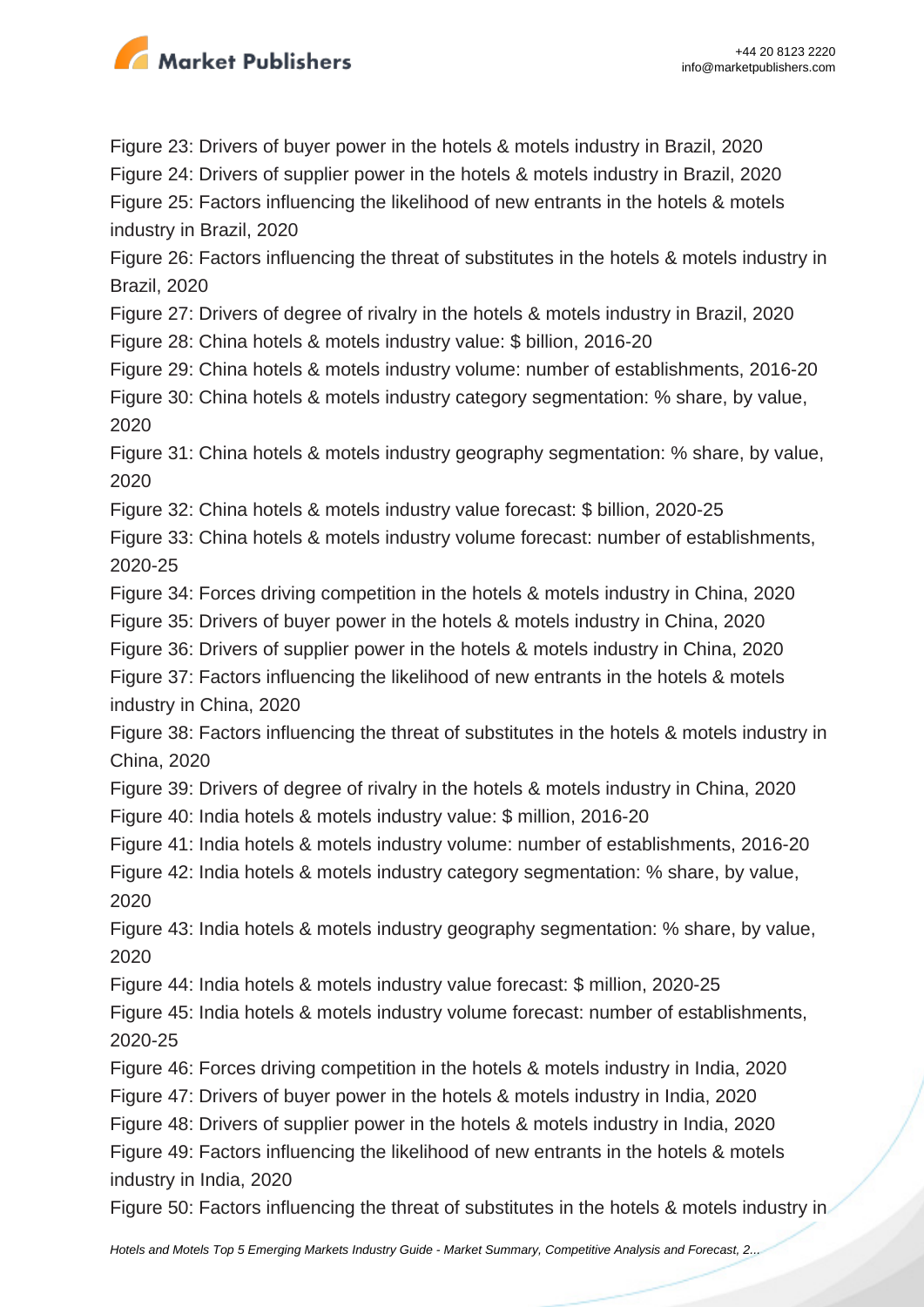

India, 2020

Figure 51: Drivers of degree of rivalry in the hotels & motels industry in India, 2020

Figure 52: Mexico hotels & motels industry value: \$ million, 2016-20

Figure 53: Mexico hotels & motels industry volume: number of establishments, 2016-20

Figure 54: Mexico hotels & motels industry category segmentation: % share, by value, 2020

Figure 55: Mexico hotels & motels industry geography segmentation: % share, by value, 2020

Figure 56: Mexico hotels & motels industry value forecast: \$ million, 2020-25

Figure 57: Mexico hotels & motels industry volume forecast: number of establishments, 2020-25

Figure 58: Forces driving competition in the hotels & motels industry in Mexico, 2020

Figure 59: Drivers of buyer power in the hotels & motels industry in Mexico, 2020

Figure 60: Drivers of supplier power in the hotels & motels industry in Mexico, 2020

Figure 61: Factors influencing the likelihood of new entrants in the hotels & motels industry in Mexico, 2020

Figure 62: Factors influencing the threat of substitutes in the hotels & motels industry in Mexico, 2020

Figure 63: Drivers of degree of rivalry in the hotels & motels industry in Mexico, 2020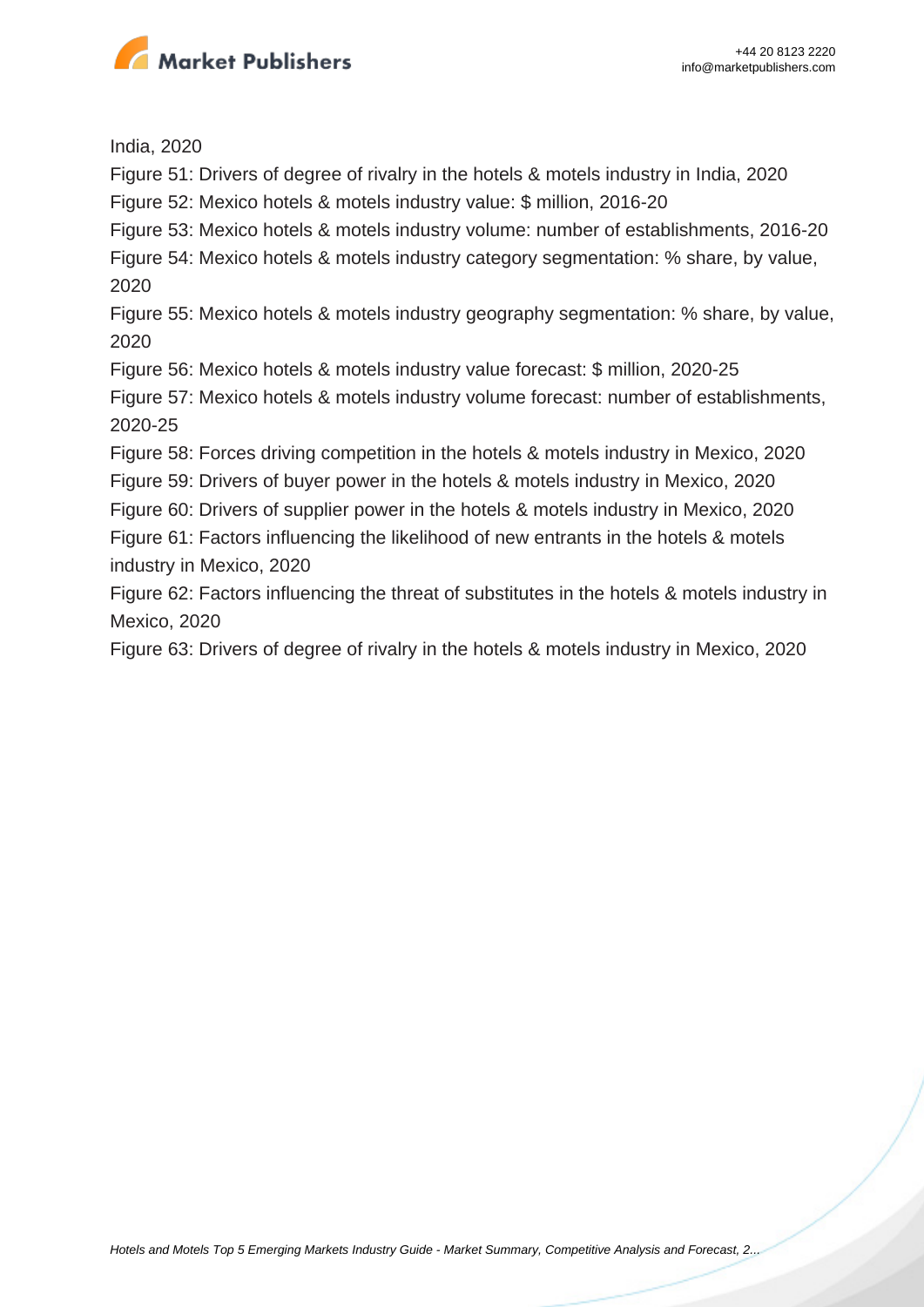

# I would like to order

Product name: Hotels and Motels Top 5 Emerging Markets Industry Guide - Market Summary, Competitive Analysis and Forecast, 2016-2025 Product link: [https://marketpublishers.com/r/H3AD5A352943EN.html](https://marketpublishers.com/report/services/hotels/hotels-n-motels-top-5-emerging-markets-industry-guide-market-summary-competitive-analysis-n-forecast-2016-2025.html) Price: US\$ 995.00 (Single User License / Electronic Delivery) If you want to order Corporate License or Hard Copy, please, contact our Customer Service: [info@marketpublishers.com](mailto:info@marketpublishers.com)

# Payment

To pay by Credit Card (Visa, MasterCard, American Express, PayPal), please, click button on product page [https://marketpublishers.com/r/H3AD5A352943EN.html](https://marketpublishers.com/report/services/hotels/hotels-n-motels-top-5-emerging-markets-industry-guide-market-summary-competitive-analysis-n-forecast-2016-2025.html)

To pay by Wire Transfer, please, fill in your contact details in the form below:

First name: Last name: Email: Company: Address: City: Zip code: Country: Tel: Fax: Your message:

\*\*All fields are required

Custumer signature

Please, note that by ordering from marketpublishers.com you are agreeing to our Terms & Conditions at<https://marketpublishers.com/docs/terms.html>

To place an order via fax simply print this form, fill in the information below and fax the completed form to +44 20 7900 3970